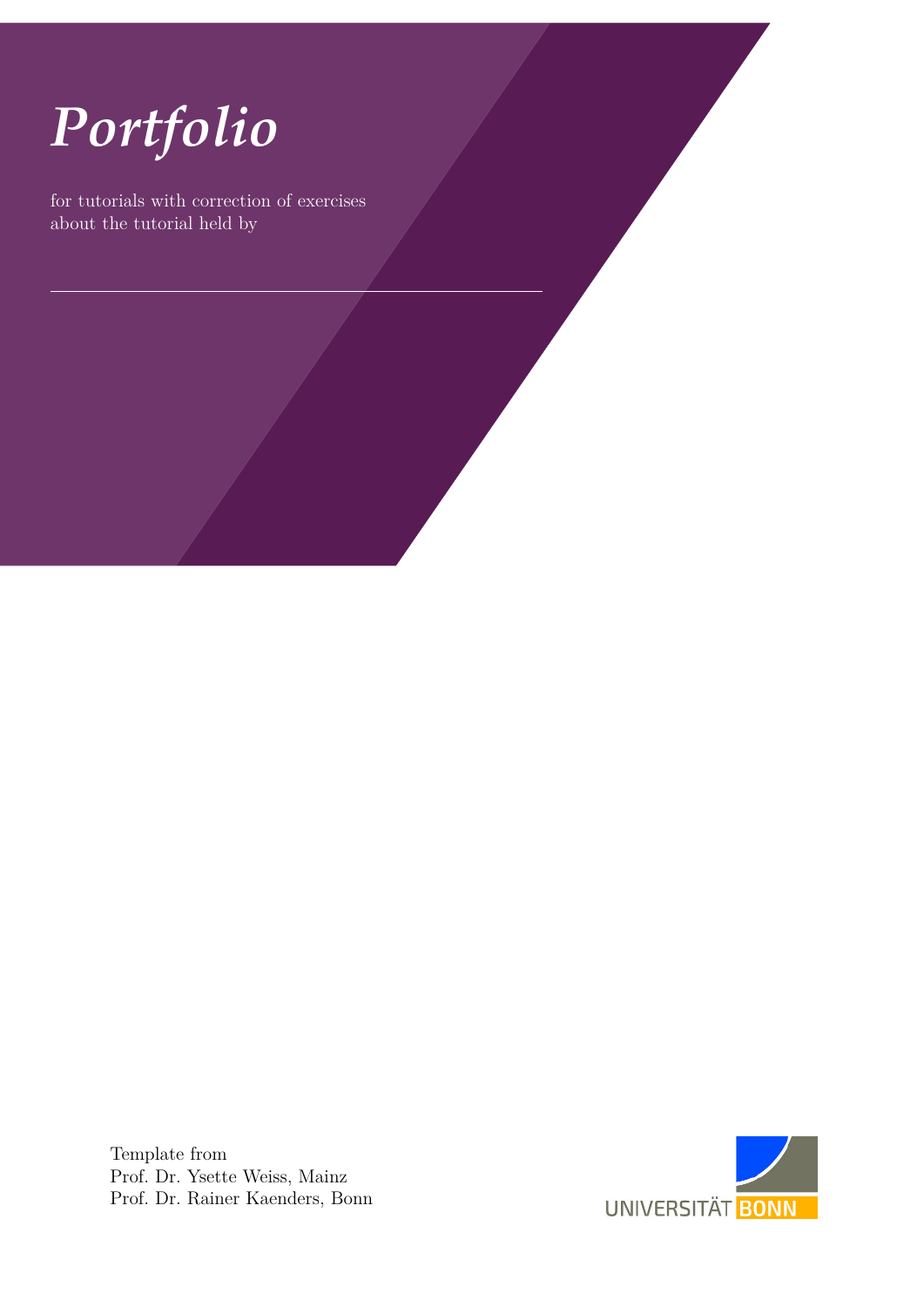## **1 Personal data**

 $\bullet\,$  Short description of the own role as a tutor

• Personal aims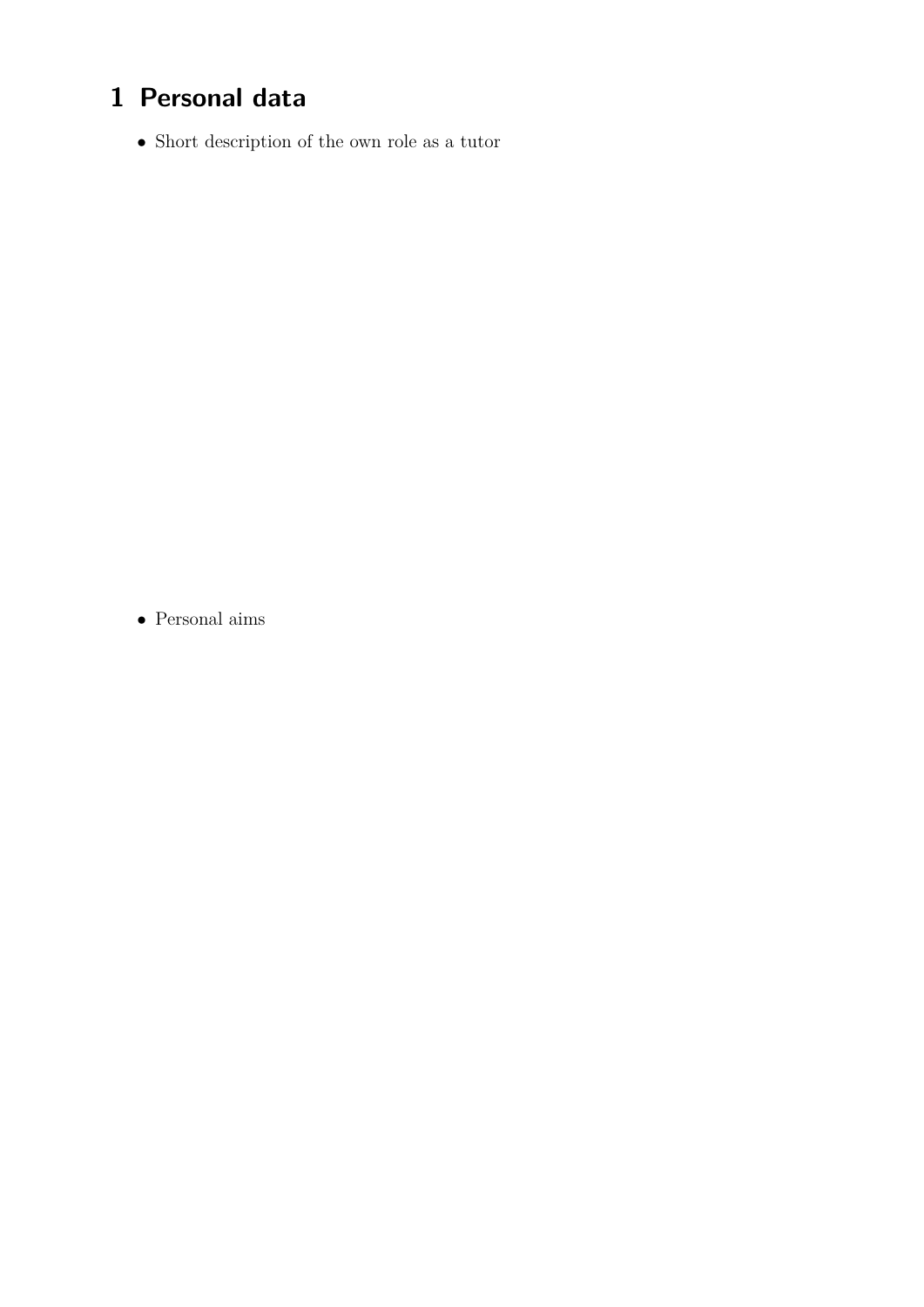$\bullet\,$  Enumeration of the professional and methodical prior knowledge and experiences (completed modules, teaching experiences)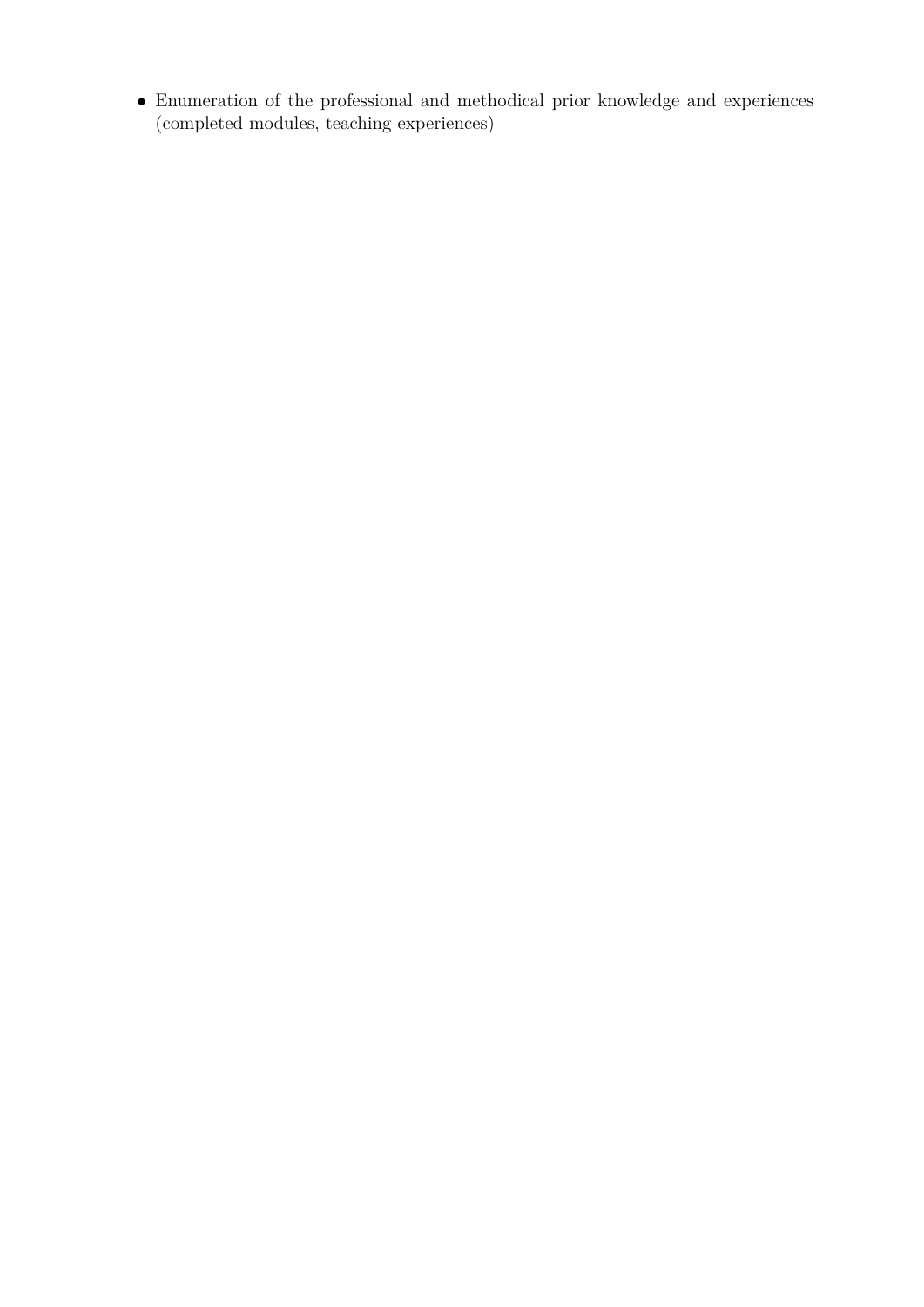#### **2 Self-developed methodical tools for the correction**

- **Preparation and filing of a correction scheme at the example of a correction of an exercise sheet (first or second exercise sheet)**
	- **–** filing a protocol of the correction of an exercise sheet (number of participants and their gender, number of repeaters, time (weekday and time of day) of the tutorial, time of the submission, time of the correction, duration of the correction, explanations on the times for the corrections of the single exercises, tools as sample solutions, rules for additional points and deduction of points)
	- **–** a correction scheme

The correction scheme can help you to become aware of your approach and your rules for the correction and the evaluation. Your scheme should support that your scoring system is as fair as possible.

Factors that can lead to an unfair evaluation of an exercise, are for example a badly readably presentation of the solutions on the exercise sheet, poor performances of the students beforehand, unusual thinking style, problems with certain wordings (non-native speakers), suspicion that the solution is copied from somebody else, missing regulations for additional points, borderline cases for the acceptability of the exercise sheet, longer interruptions during the correction, better evaluation of the most recently corrected exercise in case of bad performance of the whole group in this exercise.

Please also give short statements, how your approach presented in your correction scheme reduces the possibilities for an unfair evaluation.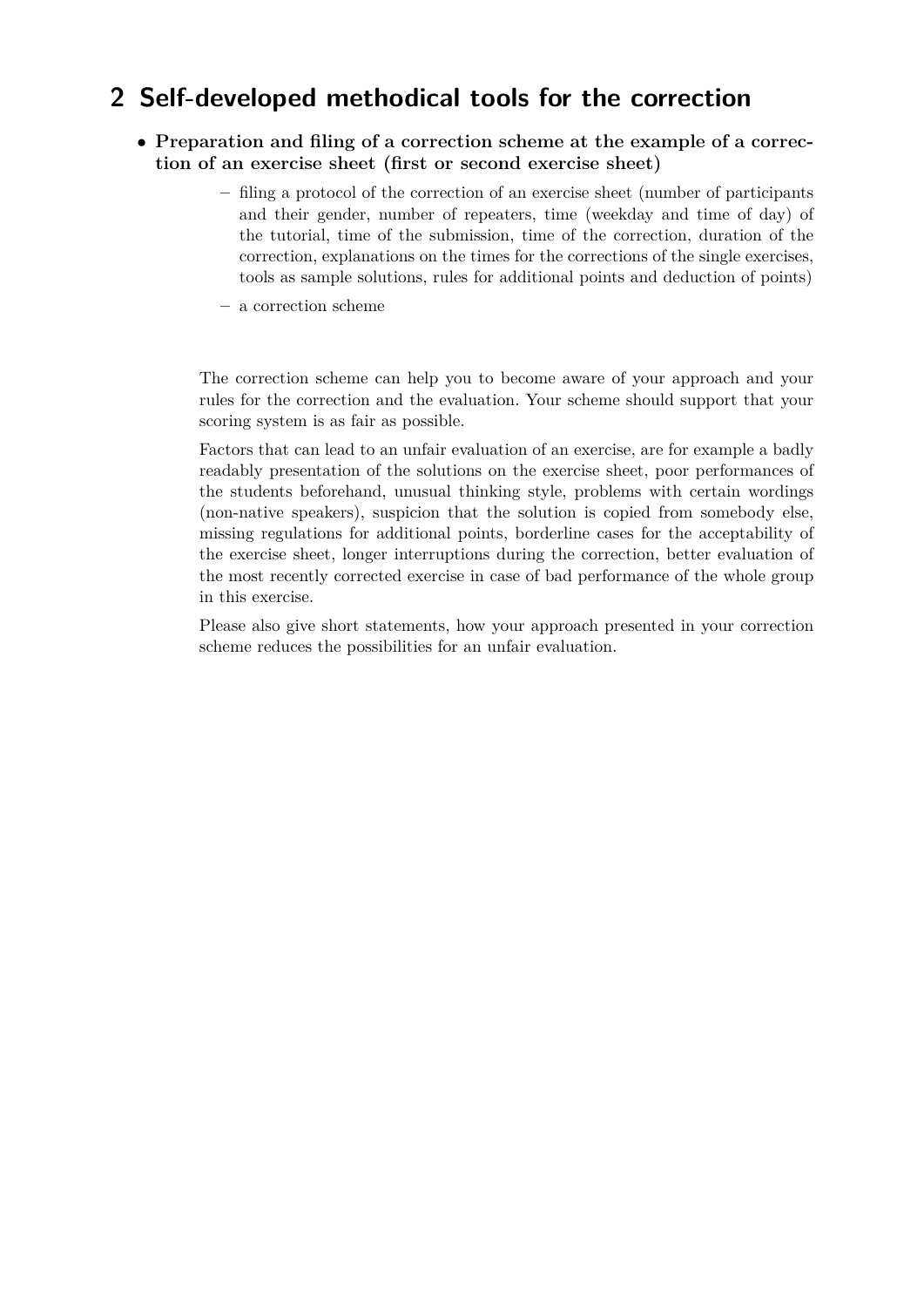#### • **Reflection of the awarding of points**

- **–** filing an anonymous, authorized sample correction
- **–** the explanations of the scoring system for the sample correction, e.g. in case of dedcution of points about the type of the mistakes (careless mistakes, calculation errors, comprehension problems),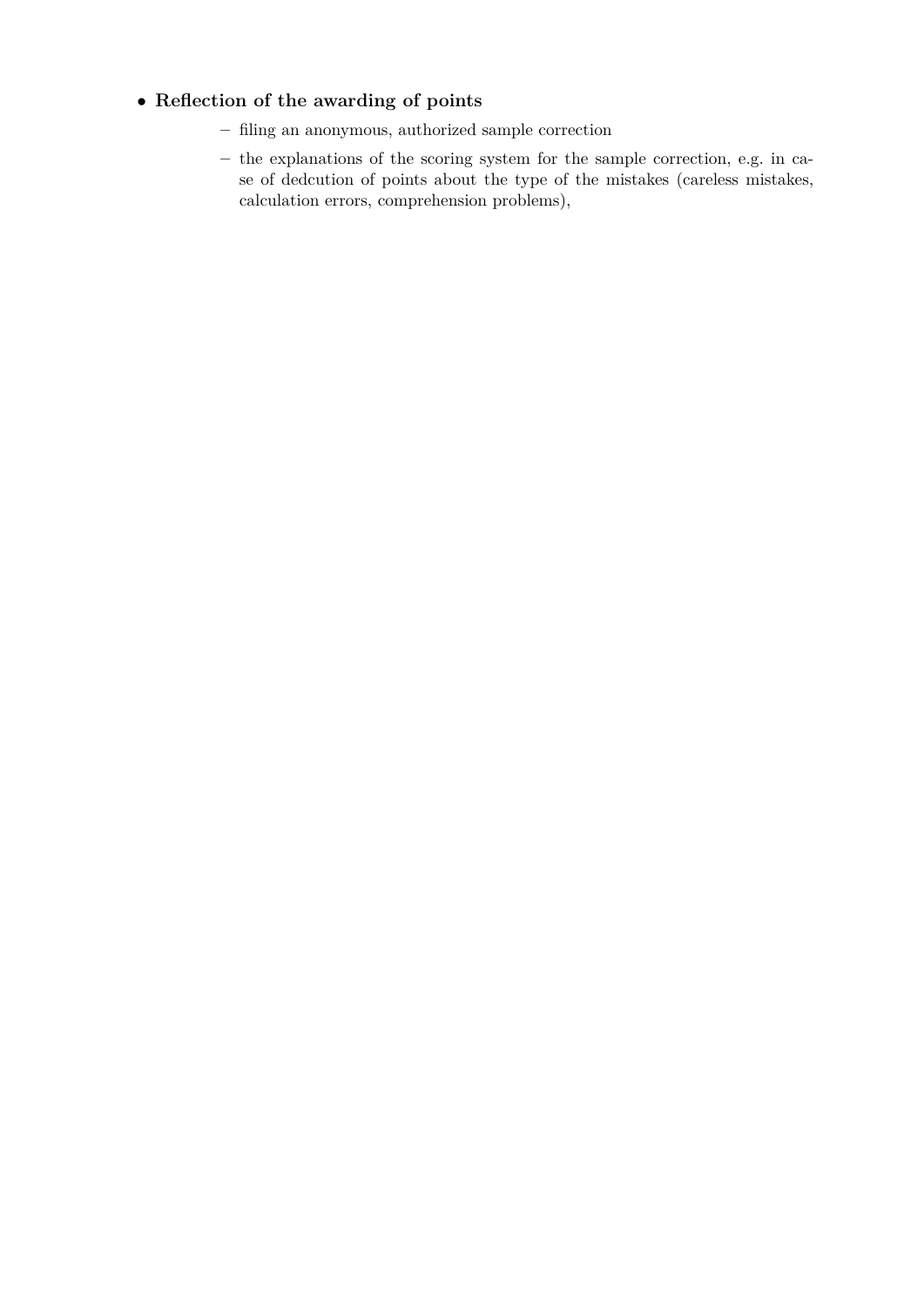#### • **Diagnoses of special individual problems of the participants in the tutorial**

- **–** filing a list of identified individual problems of the participants of your group (anonymised) and resulting developmental goals
- **–** overview of your feedback concerning these goals given to the students (regarding at most three problems for each participant)

These developmental goals help you not only to report WRITE or WRONG, but also to give feedback concerning the development of mathematical thinking, style as well as the concerning the communication in the group.

Please enumerate individual criteria for the participants, that you thank can be improved, after the third tutorial session at the latest.

Examples are:

concerning the preparation of the exercise sheets

- \* use of unusual notation and abbreviations
- \* missing structure (statement, proof, calculations, conclusion, induction scheme)
- \* missing understanding of the structure of proofs
- \* development and use of examples
- \* readability of the handwriting
- \* plausibility of explanations
- \* appropriate length of explanations
- \* missing of essential arguments
- \* appropriate use of given conditions

or concerning the participation in the tutorial

- \* missing participation in the tutorial
- \* late arrival
- \* missing willingness to present a solution at the blackboard
- \* distraction of other participants

For the presentation of your feedback, please choose at most three developmental goals for each participant. Please file an overview of your chosen developmental goals, as well as form and time of your feedback given to the students. If you do not find any improvable routines in your group, please indicate time and form of your positive feedback given to the students.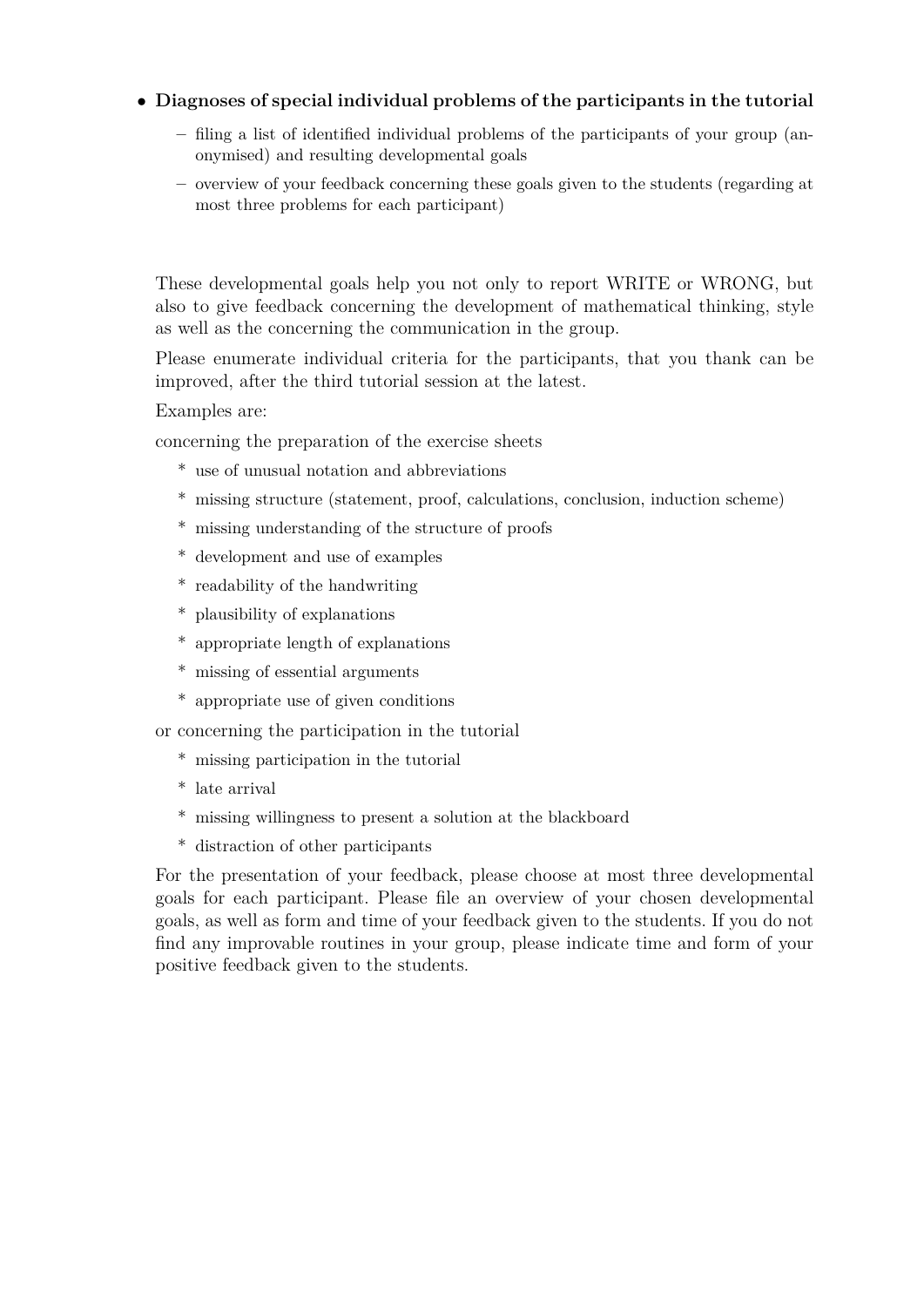# **3 Material for the correction (self-reflection)**

- **–** filing of a self-made sample correction,
- **–** list of used / desired tools for the correction,

| $exercise / exerci-$ | tools used for the correction, problems with                                                                                                    |
|----------------------|-------------------------------------------------------------------------------------------------------------------------------------------------|
| se sheet             | the correction                                                                                                                                  |
|                      | for example<br>* best solution from a student<br>* own sample solution<br>$\ast$ lecture<br>* problems to solve the exercise indepen-<br>dently |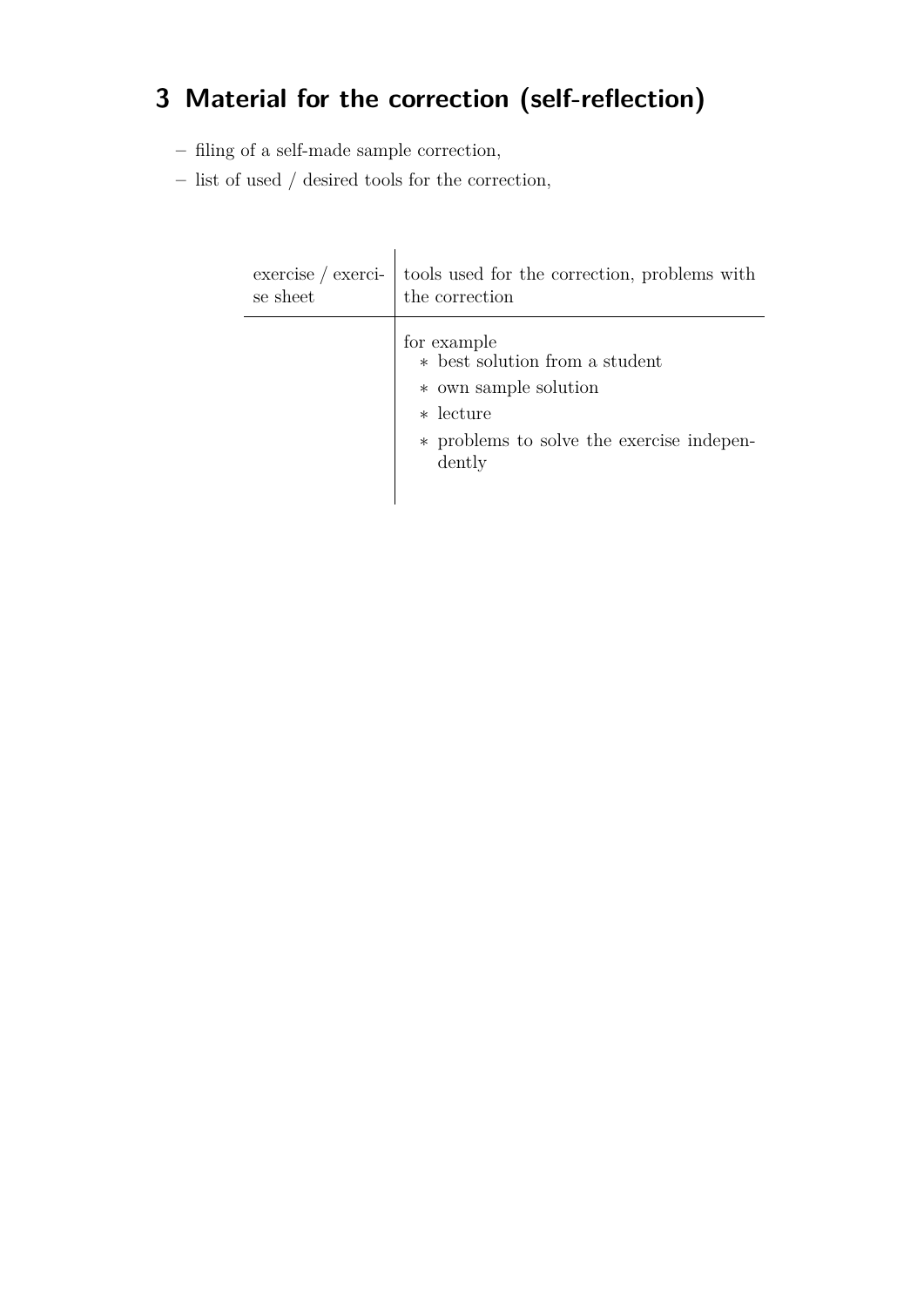### **4 Presentation / performance in the tutorial**

Planning and reflection of a tutorial:

- time plan for the tutorial, reasons for the selection of solutions, that are presented in the tutorial

for example a particularly inventive solution and/or comparison with sample solution, presentation of solutions with typical mistakes

- copies of selected corrected solutions of the exercise sheets
- photo of what was written on the blackboard, copies of used slides or presentations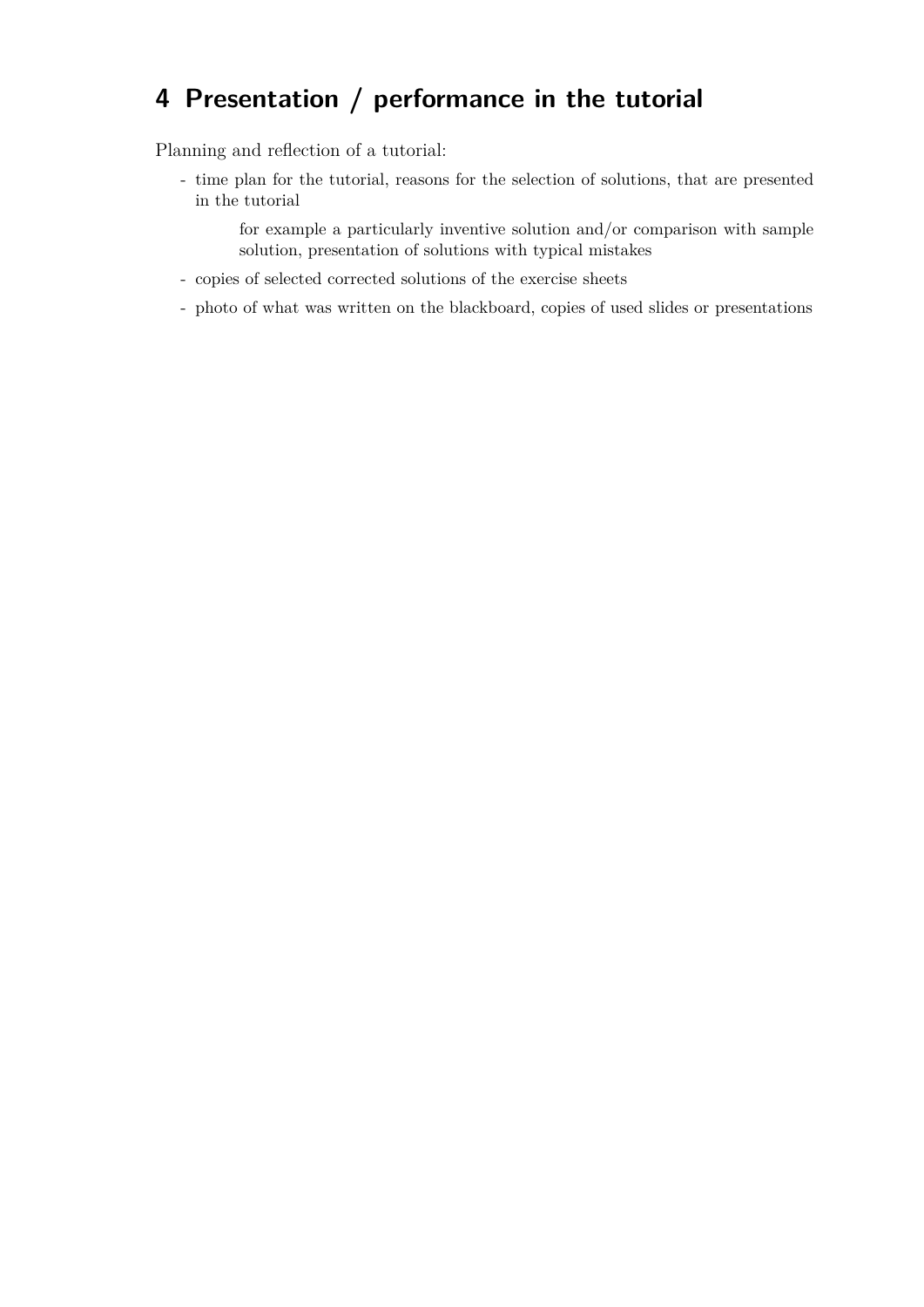## **5 Feedback from the students in your tutorial and reflection**

- **–** summary of the feedback from the participants,
- **–** short reflection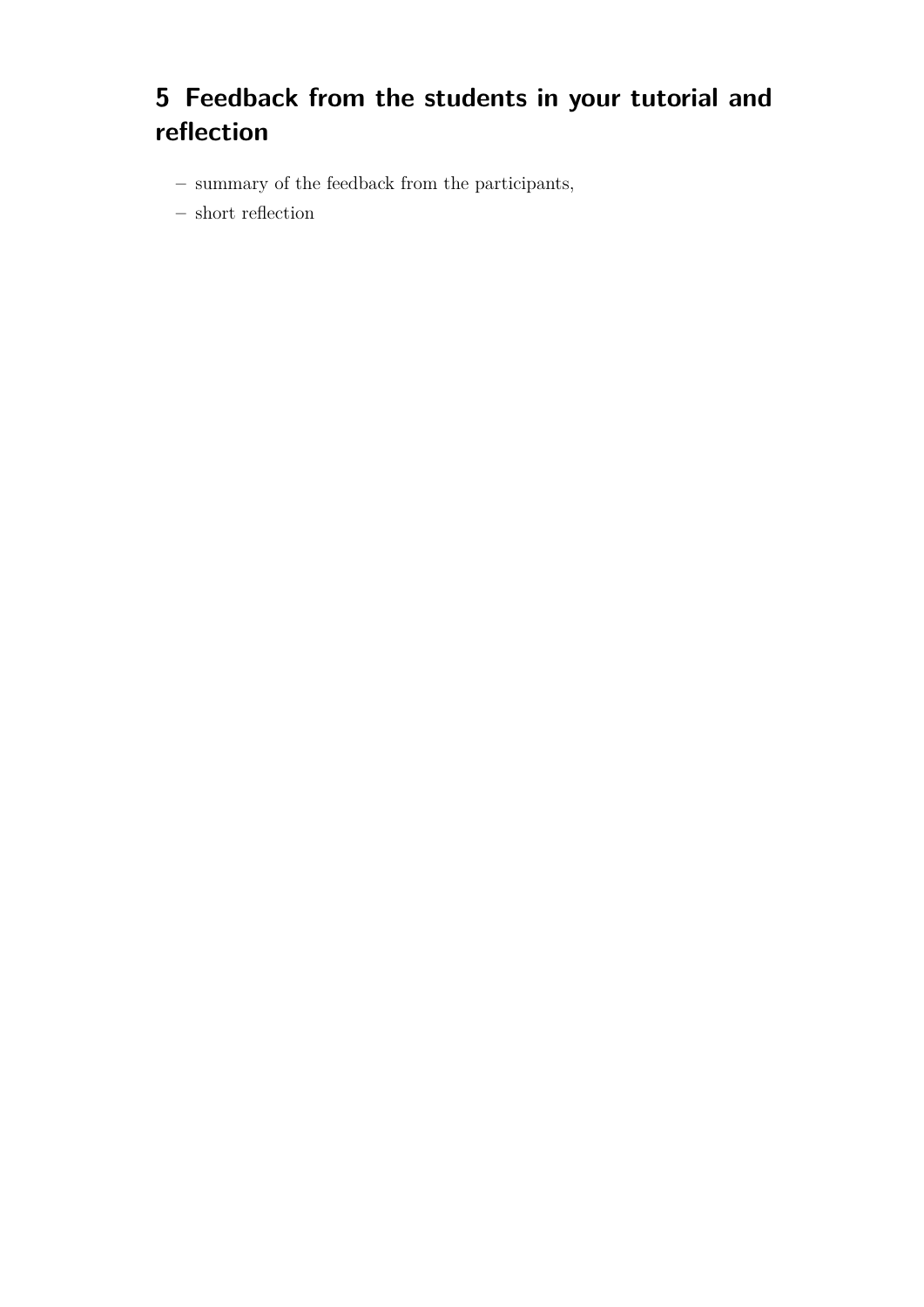# **6 Special advice from other tutors**

**–** summary (dates of the visits, issues of the counselling, reactions)